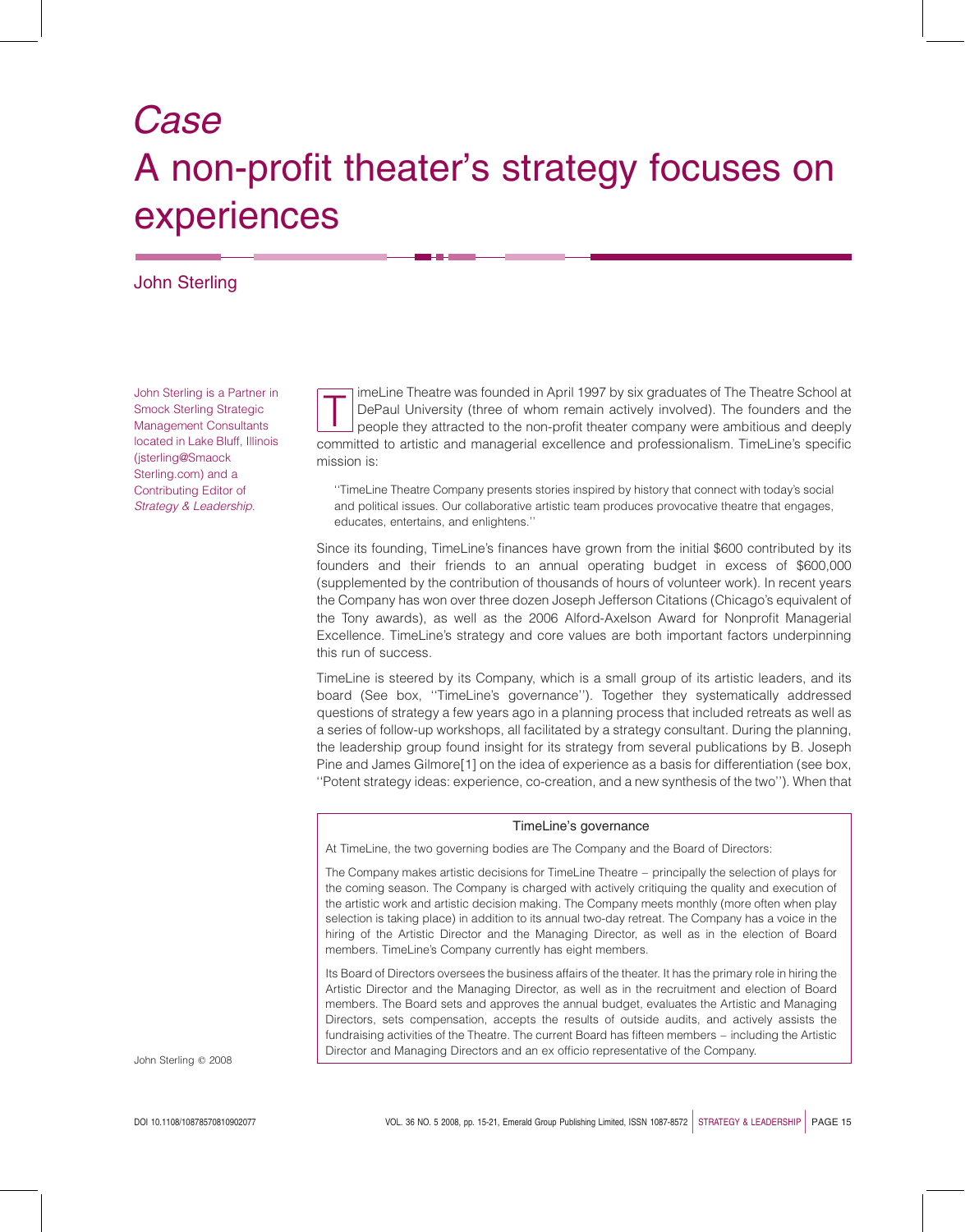#### Potent strategy ideas: experience, co-creation, and a new synthesis of the two

#### Creating value through experiences

James H. Gilmore and B. Joseph Pine II described a new framework for thinking about strategy and value creation in their 1999 book The Experience Economy: Work Is Theatre & Every Business is a Stage (subsequently expanded upon in their 2005 article "Customer experience places: the new offering frontier,'' Strategy & Leadership Vol. 33 No. 5). Gilmore and Pine observed that value increases along a hierarchy.

- **B** Commodities represent the lowest value and have the least value added (for instance, coffee beans).
- **Finished goods represent moderately higher value (roasted, ground and packaged coffee).**
- **B** Services add further value to goods (coffee at a diner).
- **Experiences add substantially more value to the mix of underlying goods and services (coffee at** a Starbucks).
- **Fransformational experiences represent the highest level of value for customers.**

An experience based strategy endeavors to create and capture substantial value (and profits) by ''staging'' the provision of goods and services in ways that deliver unique and valuable experiences to customers (ideally, transformational experiences). Thus, there is more value created and delivered at The American Girl store (which makes doll buying an experience) than in the doll aisle at Wal-Mart.

#### Co-creating value with customers

C.K. Prahalad and Venkat Ramaswamy described another framework for strategy and value creation in their 2004 book The Future of Competition: Co-creating Unique Value with Customers (summarized in their 2004 article ''Co-creating unique value with customers'' Strategy & Leadership Vol. 32 No. 3). The authors observed that with ubiquitous, global access to information and the ability to network and experiment with alternative products and solutions, the relationship between companies and customers has changed permanently.

In this environment, companies can find new sources of value and gain competitive advantage by engaging with customers to co-create unique products, services and experiences responsive to individual needs and desires.

Prahalad and Ramaswamy propose four building blocks for co-creating value with customers – the DART Model.

- **Dialog** Interactive engagement and shared learning between the company and the customer building loyalty as well as value.
- **B Access** Providing access to information and tools that enable customers to directly engage and consider potential sources of value creation at the company.
- **B Risk assessment** Helping customers understand the risks associated with the products, services and experiences they are creating – so informed choices can be made in co-creation.
- **Fransparency** Providing (and assuming) less asymmetrical information regarding prices, costs and processes – empowering customers to be confident in the decisions they make in the co-creation process.

Finally, the authors highlight the ability of companies to combine dimensions of the DART Model to co-create value along multiple dimensions – best suited to the unique nature of the market, the customers, and the company.

#### The synthesis: co-creation of value through experiences

Venkat Ramaswamy has found that these two ideas are mutually reinforcing and become more powerful taken in combination (see his current article ''Co-creating value through customers' experiences: the Nike case," Strategy & Leadership Vol. 36 No. 5) Since experience based offerings involve the customer directly, opportunities for co-creation become abundant in those settings. Further, application of the DART Model can lead directly to what Ramaswamy terms ''new engagement experiences of value to the customer.''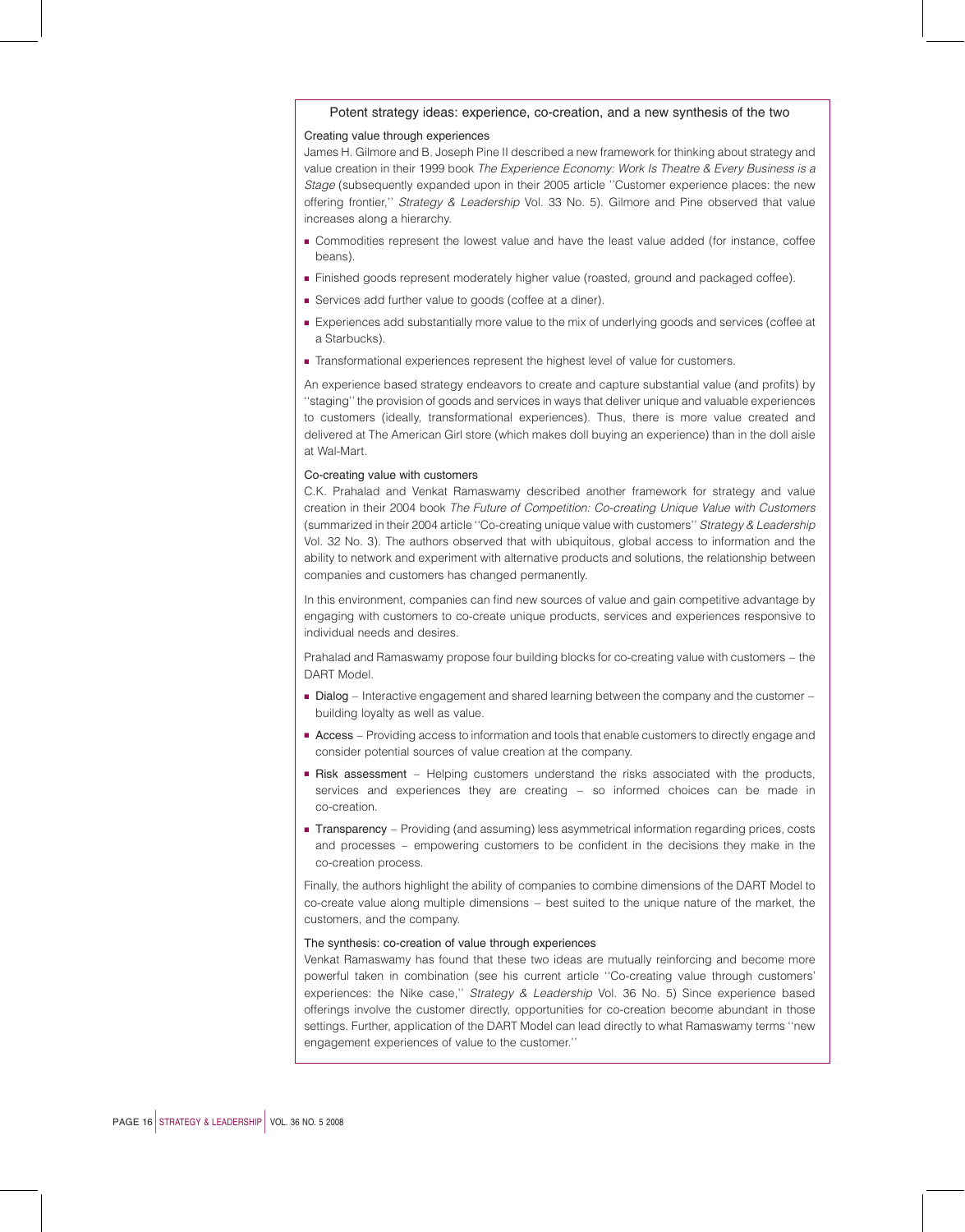'' TimeLine embraced 'experience' as part of its operating strategy– for performers, technicians and volunteers – and its offering strategy for audiences. ''

> strategic-planning process concluded, TimeLine had embraced ''experience'' as part of its operating strategy – for performers technicians and volunteers – and as its offering strategy for audiences.

> Other innovative ideas regarding co-creation of value for product and service offerings[2] were really not on TimeLine's radar screen as it worked on strategy. However, at subsequent meetings the Company did discuss the core values that inform everything it does. During these discussions co-creation principles were considered and identified as a critical element in how TimeLine should work with artists and technicians. Further, over time, the ''co-creation'' concept also guided how TimeLine engages its audience.

> This case study addresses how the organization implemented both an experience-driven strategy (the conscious choice) and an ongoing commitment to co-creation of unique value through experiences (the values-based approach). By adopting both, TimeLine has achieved significant artistic and organizational growth.

#### The conscious choice: a strategy for creating positive experiences

Using the ideas in the Pine and Gilmore book The Experience Economy as a basis for its strategic conversation, TimeLine eventually adopted two primary goals that explicitly focused on creating distinctive experiences. One of those goals focused on the people creating the work on stage, the other on involving the audience.

#### Goal 1: artists, technicians and volunteers

''The TimeLine Environment – providing a work environment for artists, technician, staff and volunteers that embodies professionalism and that facilitates doing great work.''

The central idea behind this goal is that working at TimeLine in any capacity should be a uniquely valuable experience, one that entices talented artists, technicians and volunteers to return. Its implementation has led TimeLine to take a number of specific steps that create a positive experience for those working with the theater, such as:

- 1. The Company adopted an initiative to ''nurture and extend a culture of respect and recognition for artists, technicians, staff and volunteers.'' At the tactical level that has resulted in such actions as holding ''all hands on board'' first rehearsals – where the entire production team (as well as staff, Board members, and Company members) discuss the director's vision for the play, see the designers' ideas for sets, sound, lighting and costumes, and begin actively collaborating on the creative work as a team.
- 2. TimeLine has committed resources to ''adopt and apply best professional practices across the entire artistic process'' including, hosting post-mortem discussions with the creative teams of every production – identifying the positive practices to be captured and repeated in the future, the challenges encountered throughout the production, and the misjudgments that could be eliminated or minimized.
- 3. Benchmarking the practices of other successful theaters in Chicago and beyond, and adopting practices that fit TimeLine's highly collaborative culture.
- 4. Devoting time at the annual Company retreat to improving critical artistic decision-making at TimeLine, including play selection and season planning.
- 5. TimeLine has allocated more resources each year to ''improve artist pay and ensure equitable treatment for all in compensation.'' That has resulted in TimeLine increasing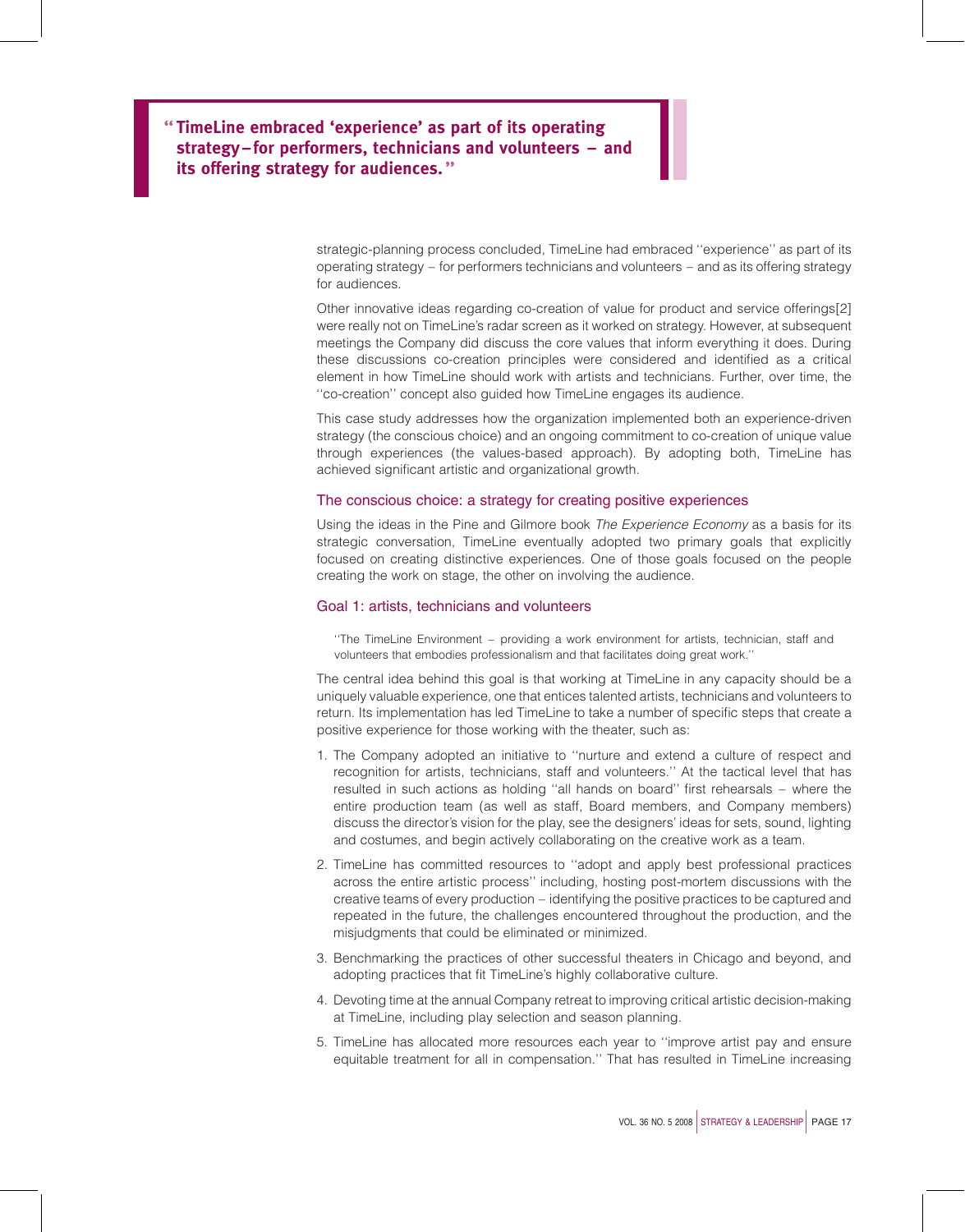artist pay every year so that it now more closely parallels the pay scale within Actors Equity (the artists' union). In spring 2008, TimeLine officially approved a three-year contract with the union.

The net result of these efforts has established ''The TimeLine Environment,'' as a milieu in which artists, technicians, theater professionals, and volunteers want to work. This operational branding is crucial to TimeLine's strategy of being able to compete with other theaters for access to great talent. Some measures of the success of instituting this working environment have been:

- <sup>B</sup> TimeLine's 2005-06 season included a production of the Pulitzer-prize-winning 1959 musical Fiorello, about the unlikely political career of Fiorello LaGuardia (see Exhibits 1 and 2). TimeLine's collaborative approach attracted Broadway lyricist Sheldon Harnick, Tony winner for Fiorello, Fiddler on the Roof and other hit musicals. On the experience of working with TimeLine's creative team, Mr Harnick said: ''When you write for the theatre, one of life's great pleasures is to see one of your creations come alive as you envisioned it. TimeLine Theatre Company's Fiorello has given me that pleasure . . . (E)very last bit of drama, romance and humor has been fully realized. Remarkably, TimeLine's Fiorello has the breadth and scope of a large production; that this has been accomplished in such a small space is nothing short of astonishing! I am one happy writer.''
- **B** TimeLine's mid-size-theater pay scale makes attracting top talent solely on the basis of money unlikely. Yet, in part because of TimeLine's reputation as an enticing place to work, one of the theater's first Actors Equity contracts went to award-winning-actor Howard Witt. Similarly, TimeLine has had the good fortune to work with a number of outstanding directors who earn considerably more when working at larger theaters. And when TimeLine needed to fill two professional staff positions it was also able to attract highly qualified candidates, largely because of the credibility of ''The TimeLine Environment.''

#### Goal 2: audience involvement

''The TimeLine Experience – creating unique and insightful artistic works and theatre going experiences that excite artists and engage growing, enthusiastic audiences''



#### TimeLine Theatre production of Fiorello. Photo by Lara Goetsch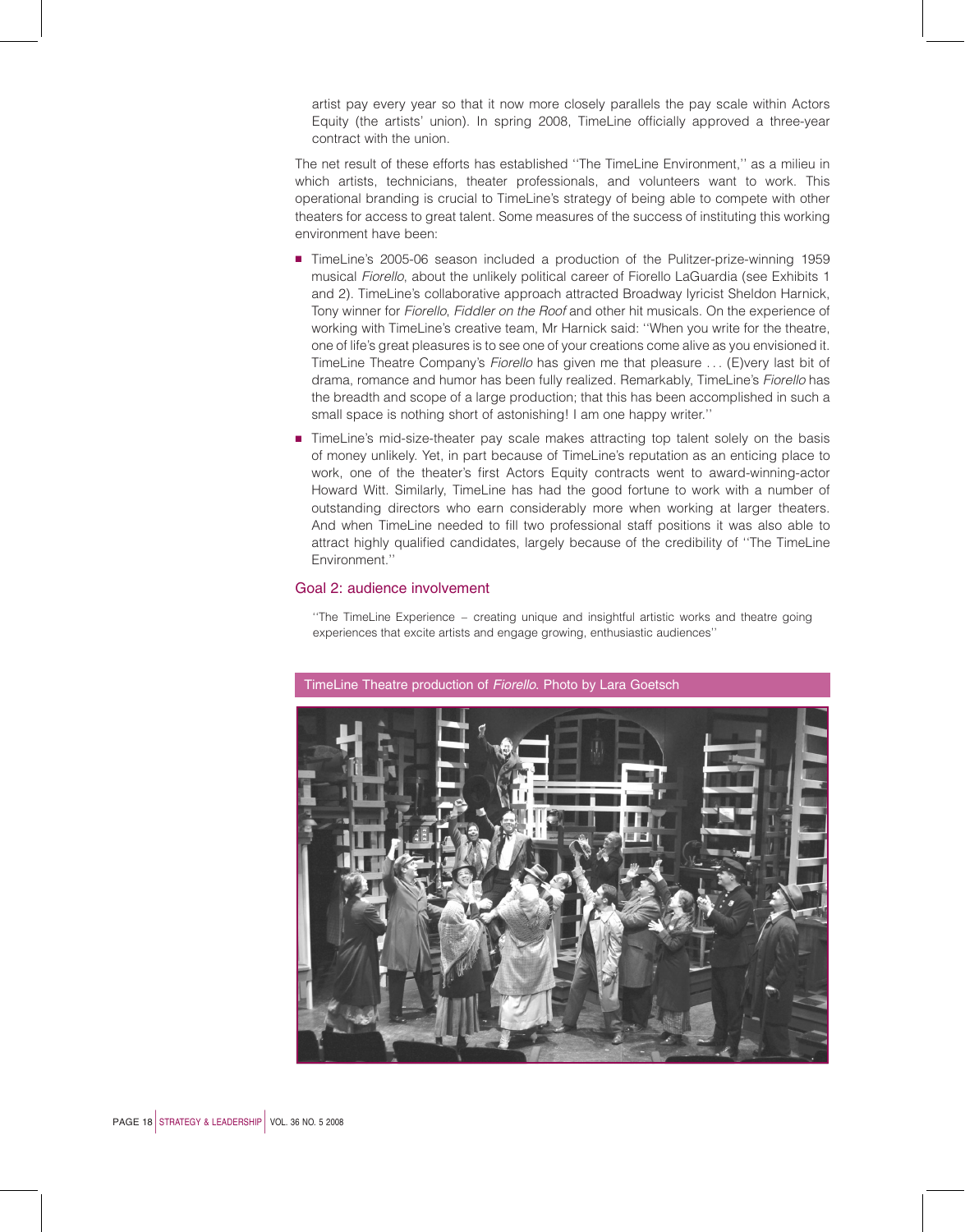

The focus of this goal has been to continually enhance the total experience audiences get from TimeLine. However, at TimeLine it goes beyond the moment of the live performance.

- 1. Initiatives focused on improving the experience associated with live performances include:
	- **Enhancing the resources available for creative sound design, lighting design, and** costuming, thus raising the bar on production and design standards.
	- Creative use of theater space. TimeLine's employs a variety of innovative approaches to staging and seating configuration.
	- **B** Actively seeking new artists, new works, and new actors. TimeLine has continually added new actors, new directors, and new playwrights to its extended family.
	- B Selecting and producing the right works. TimeLine focuses on fulfilling its mission to present stories inspired by history that connect with today's social and political issues.
- 2. TimeLine has found innovative ways to enhance the audience's experience beyond the immediate impact of the live performance:
	- **F** TimeLine uses its lobby in ways that further draw the audience into the history and the issues being exposed on the stage. Chicago Sun Times theater critic Hedy Weiss noted, ''TimeLine Theatre invariably sets its lobby abuzz with elaborate, informative displays supplying crucial background information for the historically inspired plays it favors.''
	- $\blacksquare$  TimeLine also provides audiences with extensive background information in print and online – to help theatergoers immerse themselves in the historic period the current play depicts.

The results of this focus on creating a distinctive theater-going experience for audiences have produced success by a number of measures. TimeLine subscriptions have grown from 107 in the 2002-03 season to over 1,200 in 2007-08. Donations from individuals have grown from roughly \$38,000 in 2002-03 to over \$140,000 in 2006-07. Total audience attendance has more than doubled over the past five years. Finally, there are the Joseph Jefferson citations – attesting to the quality of work occurring at the moment of the live performance.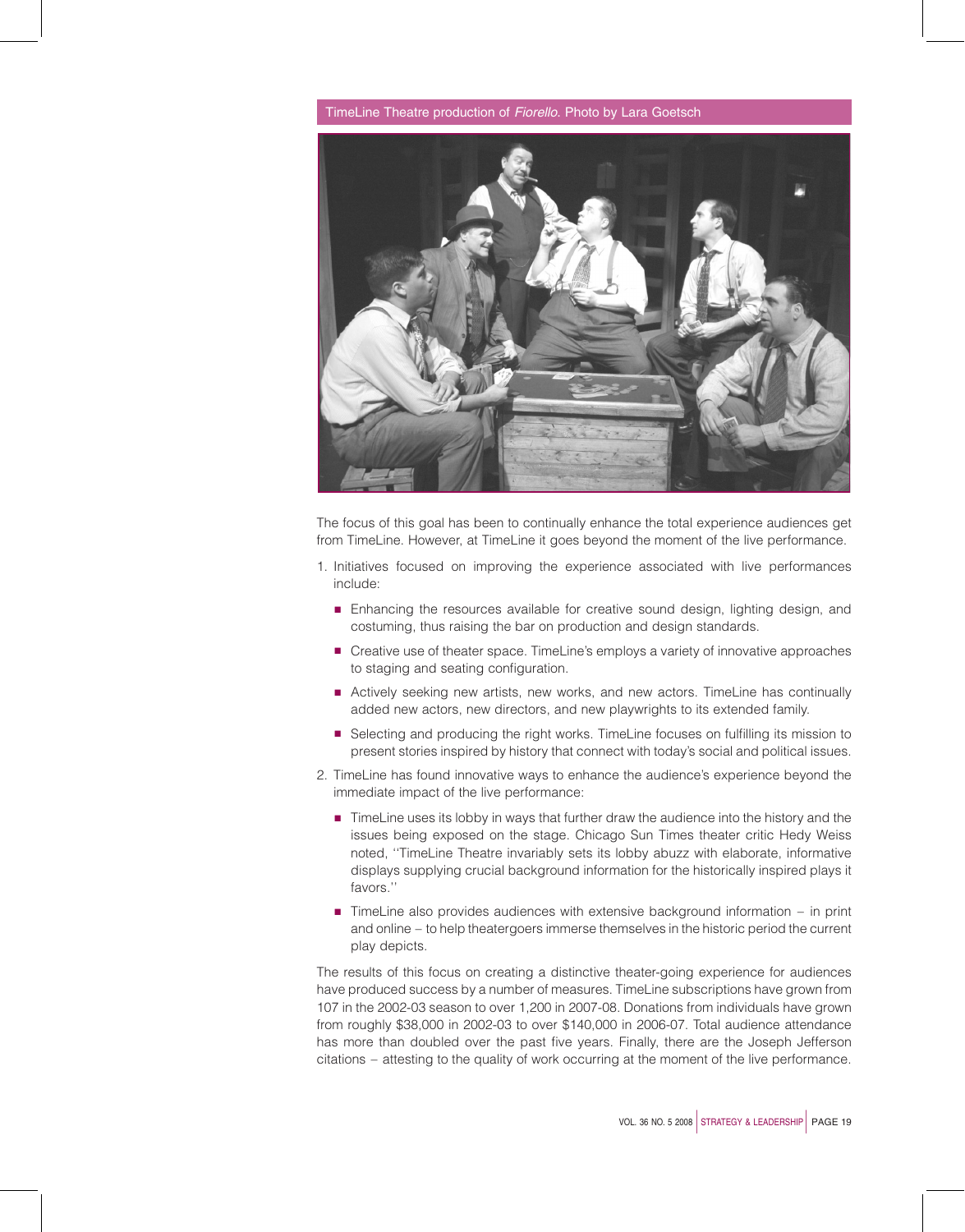TimeLine has won a dozen of its citations in just the last three years for acting, direction, and production, as well as projection design and costume design.

#### Making co-creation of experiences a core value

The Company revisits the topic of core values on a regular basis. At their highest level, TimeLine's core values create an environment where (1) art can happen; (2) ideas can emerge; and (3) shades of grey can be explored. The company believes that its mission – stories inspired by history that connect with today's social and political issues – is advanced by creating conversations about the issues. These conversations are the starting point of co-creating unique value.

The initial commitment to co-creation started with the founding of the Company. At the very beginning, TimeLine's founders recognized the importance of pooling diverse talents – acting, directing, design and dramaturgy – to advance the mission and the vision. Further, those founders believed a similar approach would be important for the business side of the theater as well. Thus, from the very beginning, TimeLine's leaders were committed to:

- **B** Taking a collaborative approach to the work among the artists, designers, and technicians involved in its creation.
- **B** Insisting on a high level of professionalism  $-$  going about things the right way and putting absolutely the best quality on stage that was possible.
- **E** Learning from and improving upon every production and every season.

This values-based commitment to ''creating an environment where art can happen . . . '' led to involving the entire artistic team in co-creation of value, though not precisely the process described by Prahalad and Ramaswamy in their book The Future of Competition. Instead, TimeLine adopted a specific aspect of their co-creation theory, their DART model: engage customers (audiences) in Dialog, Access, Risk Assessment and Transparency.

For the Company and the board TimeLine's use of the DART model of co-creation took a number of forms in practice.

- **Dialog.** Post-show discussion groups and a regular "Sunday Scholars Series" (open discussions led and informed by experts on the history and/or issues explored in each play).
- **B** Access. To give audience members tools to increase their involvement with the history and the issues TimeLine created extensive lobby displays, offered information via the web and published Backstory (a magazine-style publication of historical background and interviews for every major production).

The first significant epiphany TimeLine had regarding the power of co-creation with its audiences strongly underscores the unique nature of risk and transparency in a live theater context. TimeLine produced a world premiere one-act play by Brent Neveu called Harmless. The play explored the considerable ambiguity associated with how best to help psychologically troubled college students. TimeLine found that its audiences (and its cast) benefited immensely from discussing the multiple levels of meaning and complexities uncovered in the play. So, TimeLine began scheduling additional post-show discussions.

These enhanced the play-going experience for audiences and artists alike by engaging everyone in dialog. And, those conversations underscored the fact that exploring difficult (perhaps irresolvable) ambiguity on stage involved enormous risk – for the actors and the

'' TimeLine adopted a specific aspect of ... co-creation theory, the DART model: engage customers (audiences) in Dialog, Access, Risk Assessment and Transparency. ''